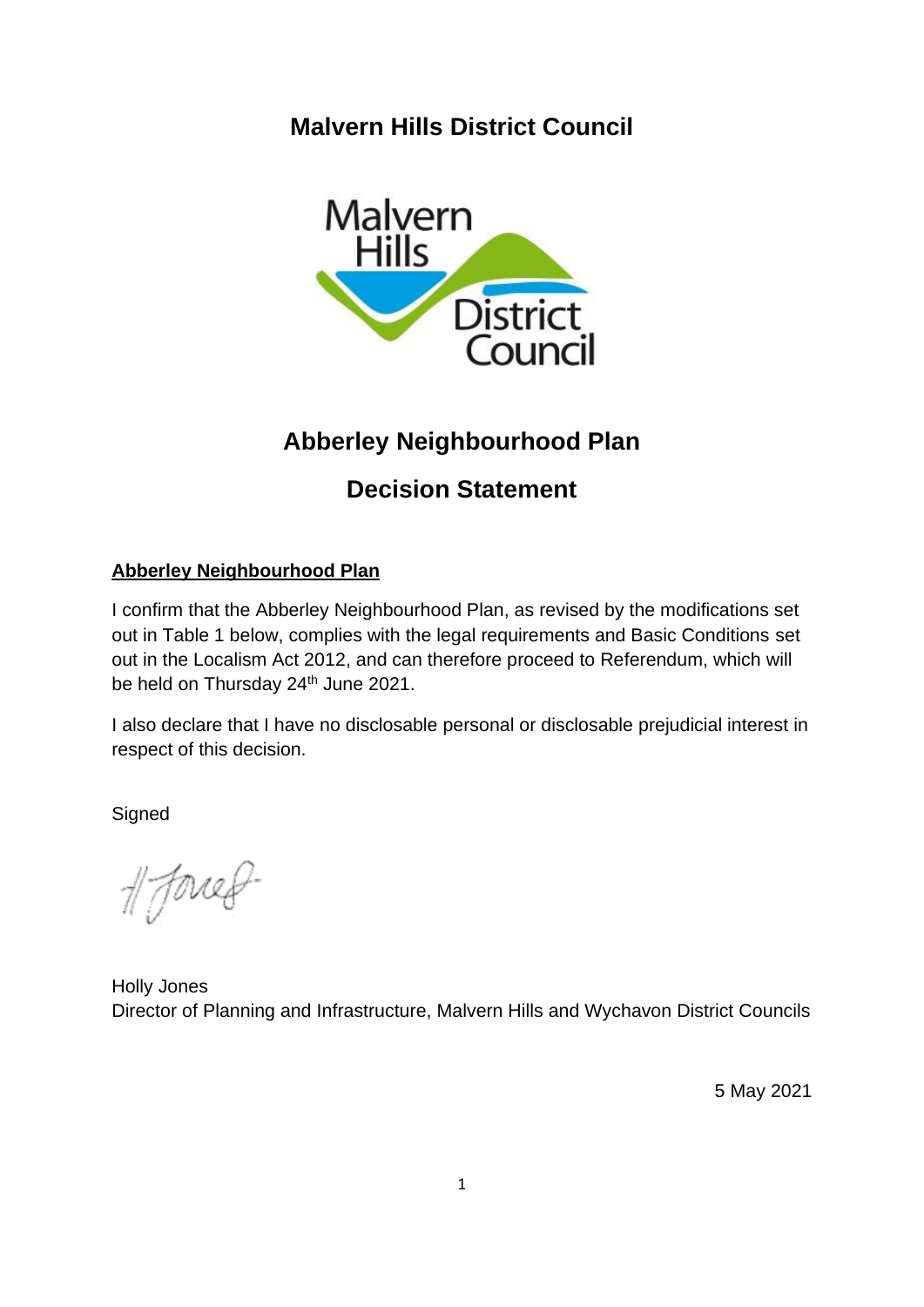#### **Summary**

Following an independent examination, Malvern Hills District Council now confirms that the Abberley Neighbourhood Plan will proceed to a Neighbourhood Planning Referendum on Thursday 24<sup>th</sup> June 2021.

#### **Background**

On 28 August 2015, Malvern Hills District Council designated the parish of Abberley as a Neighbourhood Area for the purposes of preparing a Neighbourhood Plan.

Extensive community consultation culminated in the draft Abberley Neighbourhood Plan Regulation 14 consultation which took place from 29 June to 24 August 2020. The consultation responses fed into the final version of the Abberley Neighbourhood Plan which was submitted to Malvern Hills District Council in November 2020, along with the associated Basic Conditions Statement, Consultation Statement and a Strategic Environmental Assessment and Habitat Regulations Assessment Screening Opinion.

The Abberley Neighbourhood Plan and associated documentation was then publicised and representations were invited. The publicity period ran from 4 December 2020 to 22 January 2021.

Malvern Hills District Council appointed an independent Examiner, Ann Skippers, to review whether the Plan should proceed to referendum in December 2020.

Having considered each of the recommendations made by the Examiner's report and the reasons for them, in consultation with the Parish Council, Malvern Hills District Council has decided to make the modifications to the draft Abberley Neighbourhood Plan as detailed in Table 1 below in order to ensure the Plan meets the Basic Conditions as set out in the legislation.

### **Decisions and Reasons**

Malvern Hills District Council will make the following modifications, as proposed by the Examiner and agreed by the Parish Council, to ensure that the Abberley Neighbourhood Plan meets the Basic Conditions.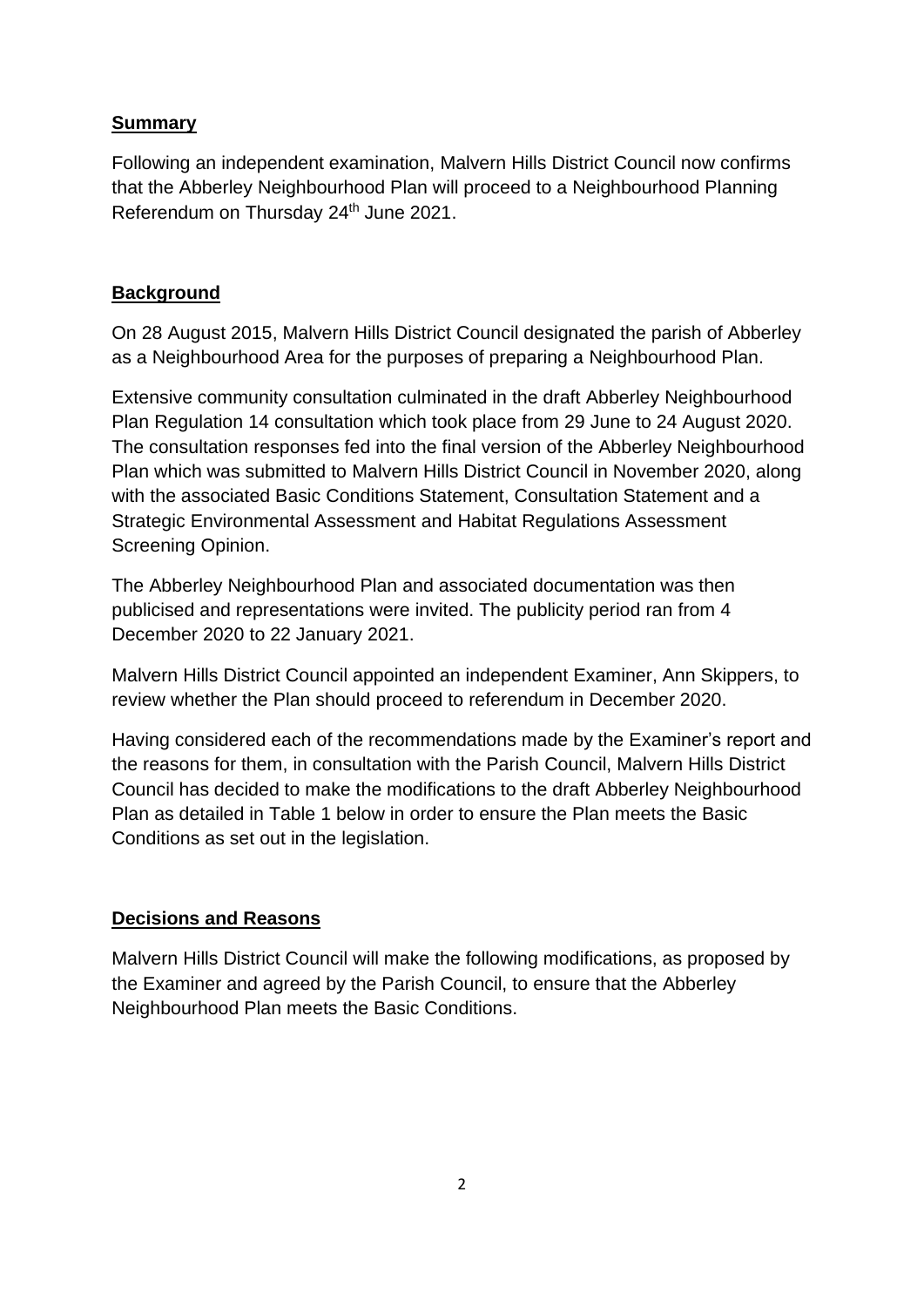### **Table 1 – Schedule of Examiner's Recommended Modifications and Malvern Hills District Council's response**

| <b>Part of Document</b>                                          | <b>Examiner's Recommended Modification(s)</b>                                                                                                                                                                                                                                                                                          | <b>MHDC Response</b>                                              |
|------------------------------------------------------------------|----------------------------------------------------------------------------------------------------------------------------------------------------------------------------------------------------------------------------------------------------------------------------------------------------------------------------------------|-------------------------------------------------------------------|
| <b>Policy ABY3</b><br><b>Criteria for</b><br>development of Land | Change point 1. of the policy to read: "an indicative figure of six<br>dwellings are provided which accord with policy ABY2; and"                                                                                                                                                                                                      | Agreed, policy amended as<br>recommended.                         |
| at The Orchard                                                   | Add at the end of point 2. "unless it can be satisfactorily and<br>independently demonstrated that the affordable housing<br>provision sought would not be viable in which case the<br>maximum proportion of affordable housing (either on or off-site)<br>will be sought that does not undermine the development's<br>viability; and" | Agreed, policy amended as<br>recommended.                         |
|                                                                  | Add a new sentence at the end of point 4. "If the condition of<br>the existing house is found to prohibit a design-led scheme as<br>illustrated in the concept plan, then the footprint of the house<br>and its outbuildings should influence the overall design of any<br>scheme; and"                                                | Agreed, new sentence added as<br>recommended.                     |
| <b>Policy ABY4</b><br><b>Community facilities</b>                | Add the word "and" at the end of existing criterion 3. of the<br>policy and add a new criterion 4. that reads: "there will be no<br>significant harmful impacts on residential amenity."                                                                                                                                               | Agreed, policy amended and new<br>criterion added as recommended. |
| <b>Policy ABY5</b><br>Landscape character                        | Change paragraph 1. of the policy to read: "the characteristics<br>and guidelines for the Landscape Type of the proposed site, as<br>defined in the latest Landscape Character Assessment"<br>[retain remainder of existing paragraph as is]                                                                                           | Agreed, policy amended as<br>recommended.                         |
| <b>Policy ABY6</b><br><b>Key views</b>                           | Change the policy to read: "To be supported, development<br>proposals must demonstrate that they are sited, designed and                                                                                                                                                                                                               | Agreed, policy amended as<br>recommended.                         |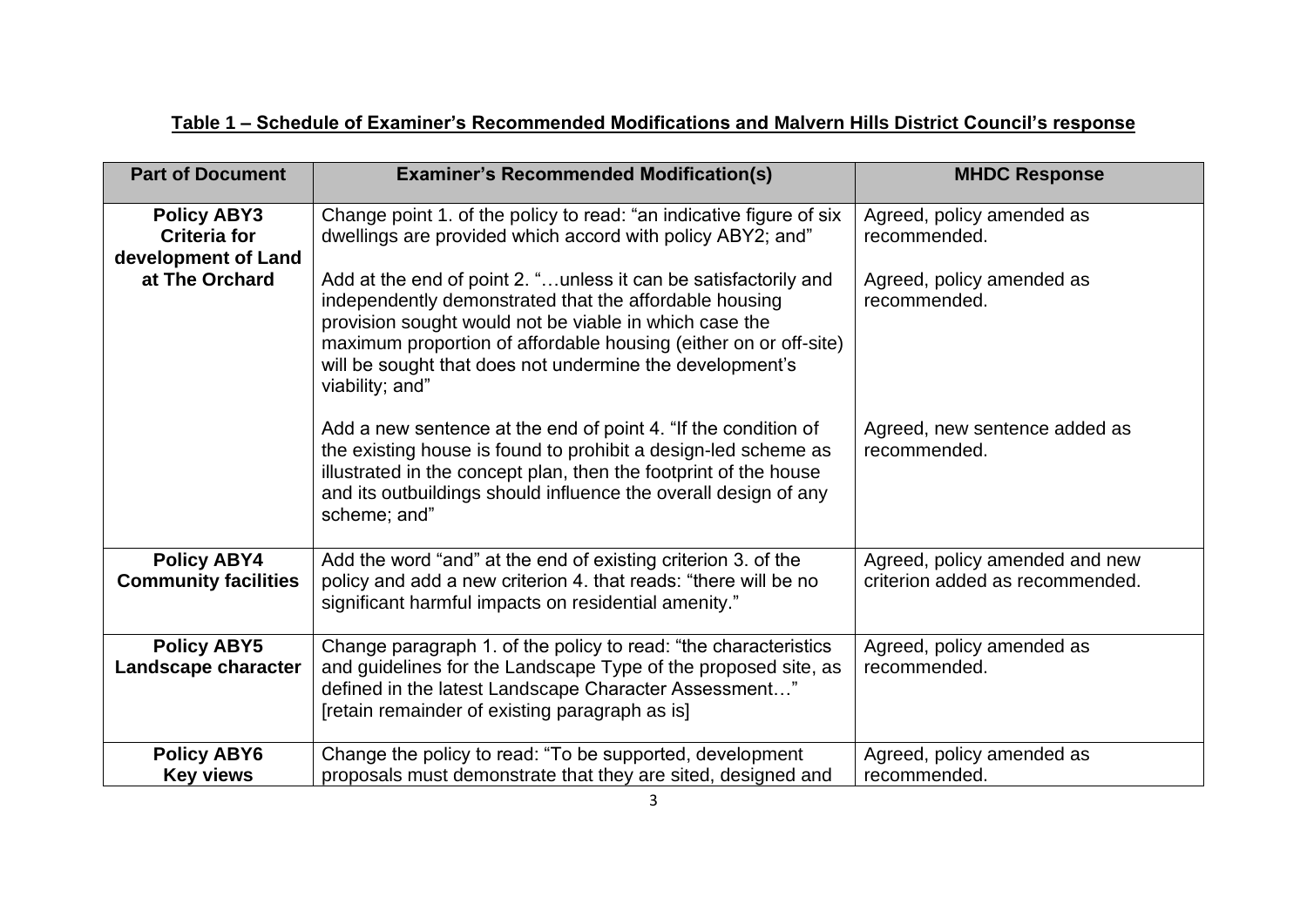| <b>Part of Document</b>                                       | <b>Examiner's Recommended Modification(s)</b>                                                                                                                                                                                                                                                                                                                                                                                                                                                                                                                                                     | <b>MHDC Response</b>                                                                     |
|---------------------------------------------------------------|---------------------------------------------------------------------------------------------------------------------------------------------------------------------------------------------------------------------------------------------------------------------------------------------------------------------------------------------------------------------------------------------------------------------------------------------------------------------------------------------------------------------------------------------------------------------------------------------------|------------------------------------------------------------------------------------------|
|                                                               | of a scale so that they do not have a detrimental impact on the<br>key features of the Key Views identified in Table 1 and on Plan<br>$5.$ "                                                                                                                                                                                                                                                                                                                                                                                                                                                      |                                                                                          |
|                                                               | Substitute "north west" for "north east" in KV8 in Table 1 on<br>page 23 of the Plan                                                                                                                                                                                                                                                                                                                                                                                                                                                                                                              | Agreed, Table 1 amended as<br>recommended.                                               |
|                                                               | Correct the position of KV8 on Plan 5 by showing it further<br>south along Clows Top Road, closer to its junction with the<br>A443                                                                                                                                                                                                                                                                                                                                                                                                                                                                | Agreed, position of KV8 on Plan 5<br>amended as recommended.                             |
| <b>Policy ABY7</b><br><b>Biodiversity and</b><br>geodiversity | Delete the words "or immediately adjoining" from the first<br>sentence of the Policy                                                                                                                                                                                                                                                                                                                                                                                                                                                                                                              | Agreed, policy amended as<br>recommended.                                                |
|                                                               | Delete the two Local Geological Sites (Abberley Hall East and<br>Shavers End) which do not wholly or partly fall within the Plan<br>area from the policy                                                                                                                                                                                                                                                                                                                                                                                                                                          | Agreed, Abberley Hall East and<br>Shavers End deleted from the policy as<br>recommended. |
|                                                               | Change the wording of paragraph 6.13 on page 27 of the Plan<br>to read: "There are five Local Geological Sites within the<br>Neighbourhood Area, listed for their scientific and educational<br>value (Abberley Village Quarry is also designated for its<br>historical value). Two sites, Abberley Hall east and Shavers<br>End also adjoin the Plan area. It is possible that development<br>within the Plan area may compromise their favourable condition<br>and this should be noted by developers." [retain existing bullet]<br>point list but remove the sites which adjoin the Plan area] | Agreed, paragraph 6.13 amended as<br>recommended.                                        |
|                                                               | Amend Plan 7 to remove the two Local Geological Sites                                                                                                                                                                                                                                                                                                                                                                                                                                                                                                                                             | Agreed, Abberley Hall East and                                                           |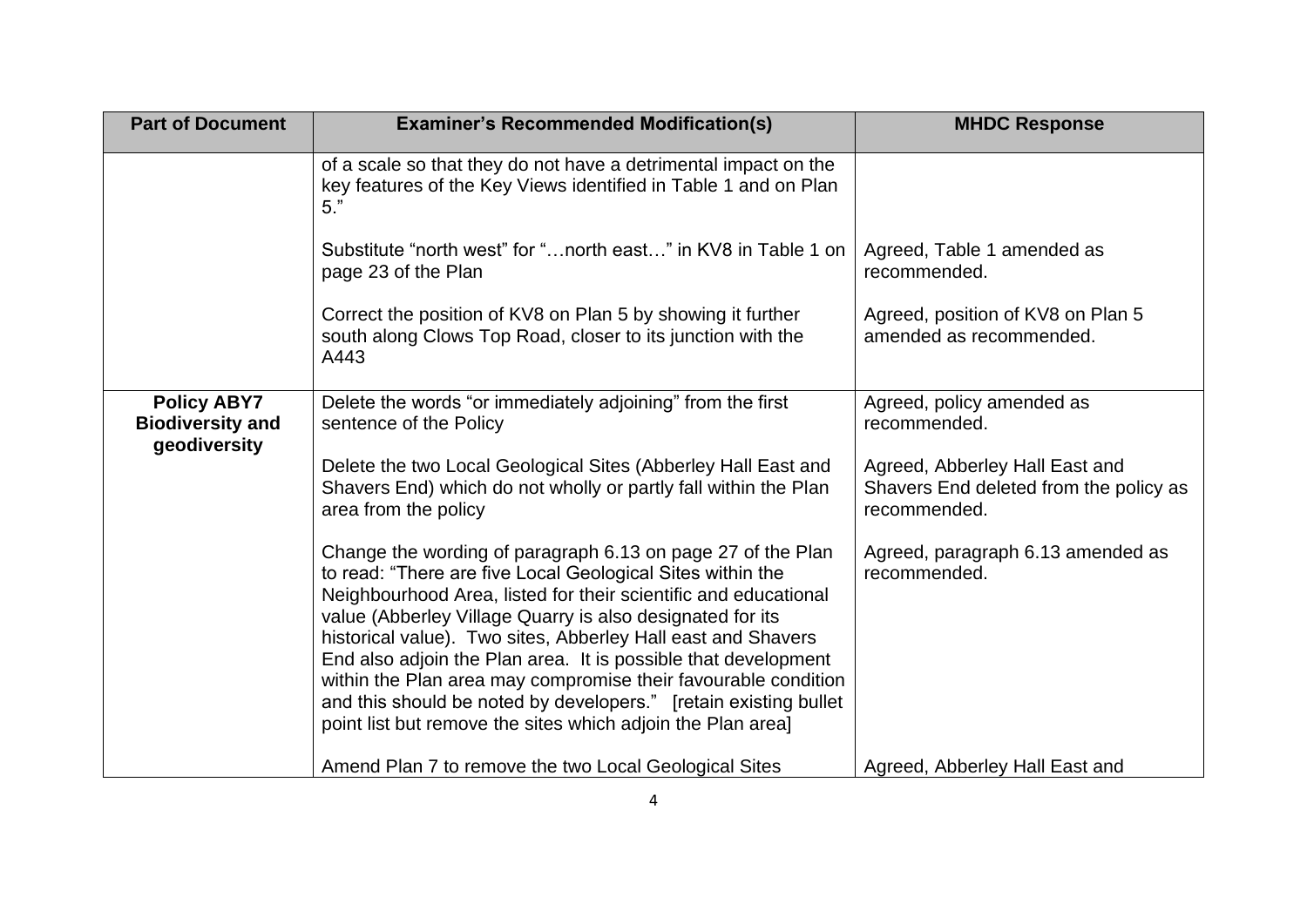| <b>Part of Document</b>                                            | <b>Examiner's Recommended Modification(s)</b>                                                                                                                                                                                                | <b>MHDC Response</b>                                                                                             |
|--------------------------------------------------------------------|----------------------------------------------------------------------------------------------------------------------------------------------------------------------------------------------------------------------------------------------|------------------------------------------------------------------------------------------------------------------|
|                                                                    | (Abberley Hall East and Shavers End) which do not wholly or<br>partly fall within the Plan area                                                                                                                                              | Shavers End removed from Plan 7 as<br>recommended.                                                               |
| <b>Policy ABY8</b><br><b>Local Green Spaces</b>                    | Amend the second paragraph of the policy to read:<br>"Development in the Local Green Spaces will be consistent with<br>national policy for Green Belts."                                                                                     | Agreed, second paragraph of the policy<br>amended as recommended.                                                |
| <b>Policy ABY9</b><br><b>Building design</b>                       | In criterion 2 of the policy, delete the phrase " (particularly for<br>affordable and shared ownership homes)" and the two<br>sentences that begin "All new housing should achieve the<br>highest standards" and "The estimated consumption" | Agreed, policy amended as<br>recommended.                                                                        |
|                                                                    | Change the last part of criterion 3. to read: "and take every<br>available opportunity to promote walking and cycling; and"                                                                                                                  | Agreed, policy amended as<br>recommended.                                                                        |
| <b>Policy ABY10</b><br><b>Abberley</b><br><b>Conservation Area</b> | Create a new section for paragraphs 7.19 and 7.20 with a<br>heading "Non- designated Heritage Assets" to match other<br>headings in the chapter, see for example Building Design                                                             | Agreed, new "Non- designated Heritage<br>Assets" section created for paragraphs<br>7.19 and 7.20 as recommended. |
|                                                                    | Change the order of existing paragraphs 7.20 and 7.19 so that<br>existing paragraph 7.20 becomes paragraph 7.19                                                                                                                              | Agreed, the order of paragraphs 7.19<br>and 7.20 changed as recommended.                                         |

Planning Practice Guidance says that a local planning authority may make minor (non-material) updates to a neighbourhood plan which does not materially affect the policies in the plan at any time with the consent of the qualifying body.

| <b>Part of Document</b> | <b>Proposed Minor Update</b> | <b>MHDC Response</b> |
|-------------------------|------------------------------|----------------------|
|                         |                              |                      |